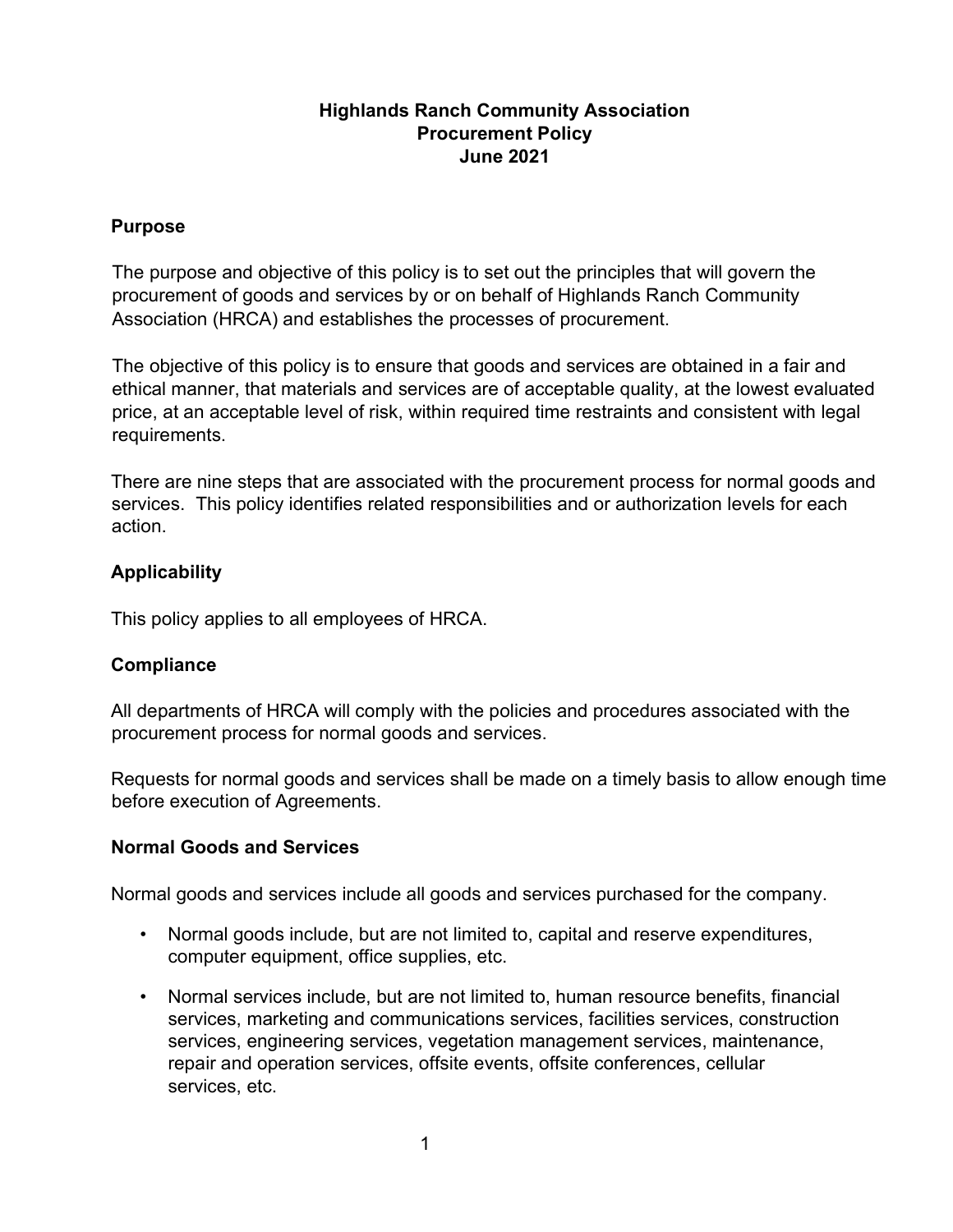• Goods or services that do not fall under the categories listed above are addressed in the "Other Payment Vehicles" section. Examples of goods and services that are not considered "normal" include, but are not limited to, commercial banking, insurance services, etc.

# Capital and Reserve Expenditures

### Review and Approval

During the annual budget process, projects are to be presented and recommended for the following year. Projects that are over \$100,000 will include additional information as to why the project is required (equipment at the end of useful life, required by the reserve study, safety, etc.) The Reserve Study must be reviewed to determine adequate funding. These projects are discussed during budget working sessions that include the Finance Committee and the Board of Directors. Once the projects are approved, the budgets are presented to the Community Delegates. The Delegates and Board of Directors approve the annual budget.

## Project Overruns

During the course of a project, if the cost exceeds more than 10% and is greater than \$20,000 of the original budget, the Finance Committee and Board of Directors will be informed. A presentation will be made to the Delegates.

## Procurement Process

# Step 1 - Define Need: Scope of Work

# Step 2 - Create and Authorize a Purchase Order

| <b>ocurement Process</b>                                                                                                                                                                                      |
|---------------------------------------------------------------------------------------------------------------------------------------------------------------------------------------------------------------|
| pp 1 - Define Need: Scope of Work                                                                                                                                                                             |
| partments begin the procurement process for normal goods and services by adequately<br>scribing the goods and services to be provided by a supplier and include this description in<br><b>Purchase Order.</b> |
| <b>PP 2 - Create and Authorize a Purchase Order</b>                                                                                                                                                           |
| e following dollar levels apply as they relate to creating and approving a Purchase Order.                                                                                                                    |
| Table 1 - Purchase Order Authorization Levels                                                                                                                                                                 |
| Capital &<br><b>Not</b>                                                                                                                                                                                       |
| Initiate PO's and Check Request<br>Budgeted<br>Approval<br><b>Budgeted</b><br>Reserve                                                                                                                         |
| Level 1 - All Requests<br>Level 2<br>\$999<br>\$0<br>\$0                                                                                                                                                      |
| Level 2 - Supervisor, Coordinator,<br>\$0<br>\$4,999<br>\$0<br>Level 3<br>Team Leader                                                                                                                         |
| Level 3 - Manager / staff reporting to<br>\$9,999<br>\$999<br>\$49,999<br>Level 4<br>a Director                                                                                                               |
| Level 5<br>\$24,999<br>\$2,499<br>\$99,999<br>Level 4 - Director                                                                                                                                              |
| N/A<br>Level 5 - GM/CEO<br>\$25,000+<br>$$2,500+$<br>\$100,000+                                                                                                                                               |

# Table 1 – Purchase Order Authorization Levels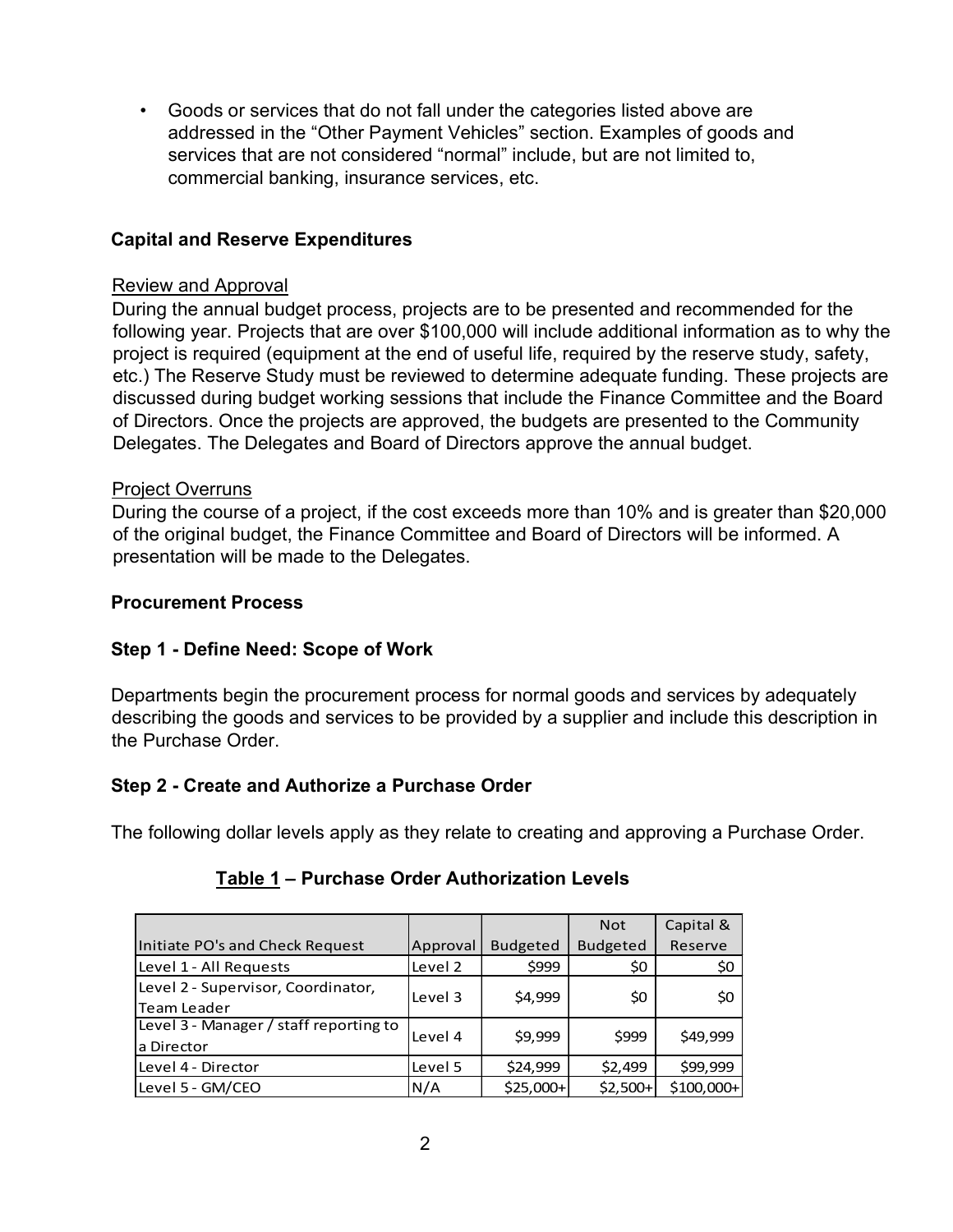If there are subsequent changes to the original Purchase Order, see the Monitor Contract for Changes, Extensions, Closures section in this policy.

# Step 3 – Bidding or Request for Proposal Creation

# Competitive Bid

All normal goods and services Agreements with a value greater than \$10,000 (including cumulative amounts in multi-year Agreements) shall be awarded on a documented competitive basis unless precluded (e.g., unique process or knowledge, etc.), when justified, for reasons of emergency or unavailability or impracticality of competition. A minimum of 3 bids will be reviewed and typically the lowest bid will be accepted, unless the lowest bidder is deemed to not be able to complete the request. Bid information is confidential and only shared internally (HRCA Management/Leadership, the Board of Directors and the Finance Committee) on a need-to-know basis.

In circumstances where a competitive process is precluded, written justification and director level authorization for the sole sourced or professionally sourced award, is required.

Agreements with a value less than \$10,000 shall be awarded on an informal competitive basis to the extent reasonable to obtain goods and services from a source whose offer is most advantageous to HRCA considering the administrative cost of the purchase.

# Step 4 - Negotiate and Sign an Agreement

Binding agreements are documents between HRCA and one or more supplier(s) which are legally enforceable. Agreements include contracts, contract amendments, contract releases and other similar documents. The Agreement may be related to a Release, Purchase Order, Contract or Work Order. a value less than \$10,000 shall be awarded on an informal competitive basis<br>
onable to obtain goods and services from a source whose offer is most<br>
HRCA considering the administrative cost of the purchase<br> **e and Sign an A** onable to obtain goods and services from a source whose offer is most<br>
HRCA considering the administrative cost of the purchase.<br>
HRCA considering the administrative cost of the purchase.<br> **e and Sign an Agreement**<br>
ts are

The following dollar levels apply to employees as they relate to signing an Agreement.

| Job Title        | <b>Contract Signing</b> |
|------------------|-------------------------|
| <b>IDirector</b> | up to \$4,999           |
| GM / CEO         | $$5,000+$               |

# Table 2 – Contract Signing Authorization Levels

# Legal Review

Each department Director is required to review contracts and agreements originating from their department to determine whether legal review is required and to obtain legal review when appropriate to ensure timely review and execution.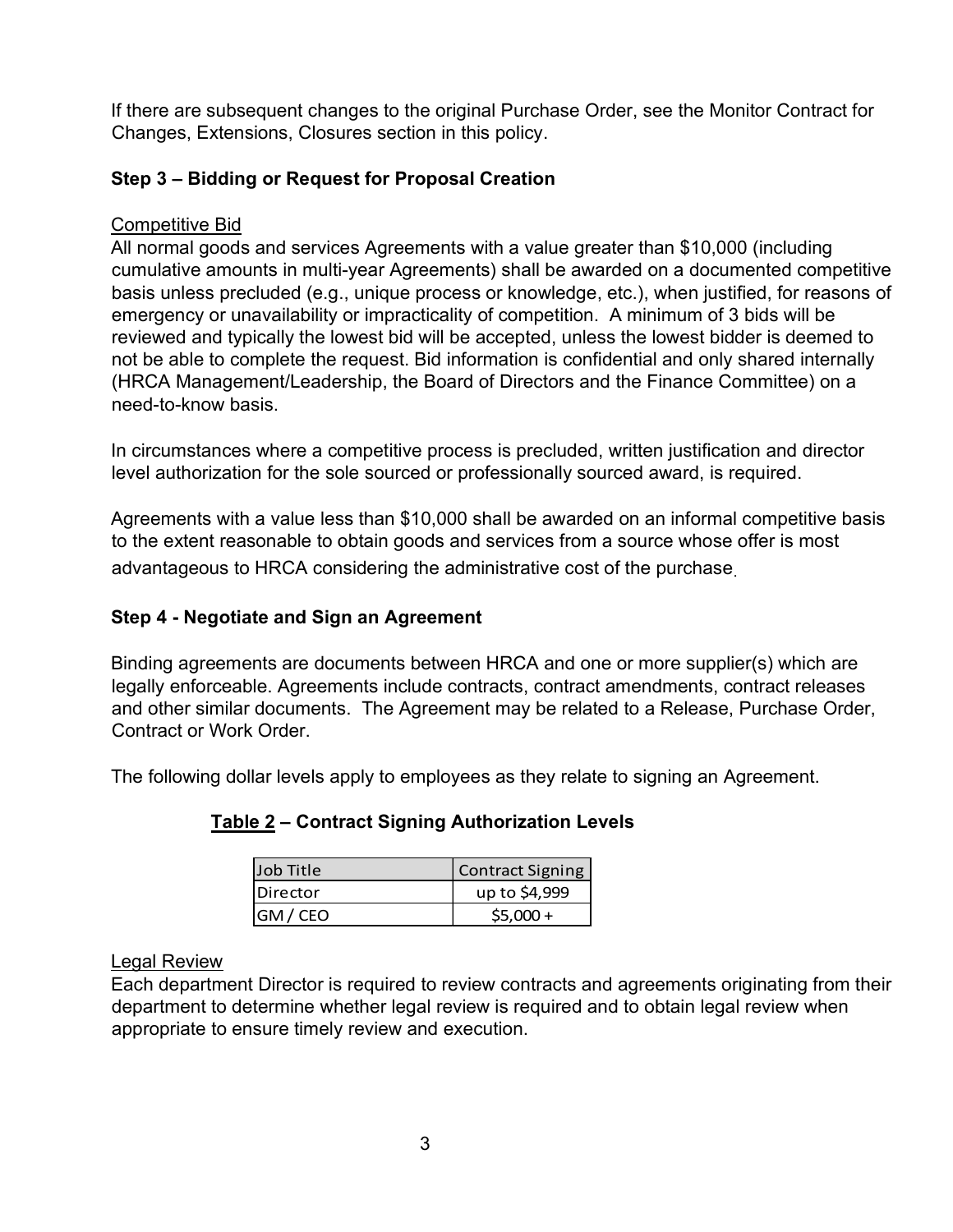Legal review is not required if:

- 1. Basic agreements that are inconsequential and immaterial in nature relating to goods and services with a dollar value less than \$1,000.
- 2. The Finance Director will review all contracts relating to Audit, Banking and Tax, and the Human Resources Director will review all contracts relating to Insurance.

#### Step 5 - Process a Purchase Order or Contract

Each department is responsible for processing a Purchase Order, Contract, or Agreement. Basic purchases that are inconsequential and immaterial in nature relating to goods and services with a dollar value less than \$1,000 do not require a PO.

Until NetSuite is used for initiating and creating system generated purchase orders, a manual process will be utilized. This section will be updated once NetSuite PO's are initialized.

An Excel file with account coding (similar to the current check request form) will be provided to all departments. Departments will assign a unique PO number to their PO forms and provide the number to the vendor. The number should consist of a 2-letter department designator (see below) and the date the PO is being issued to the vendor.

Examples;

| Community Relates issues a PO on February 1, 2021 | PO# CR-02-01-2021   |
|---------------------------------------------------|---------------------|
| Second PO to same vendor on the same day          | PO# CR-02-01-2021-A |
| Second PO to a different vendor on the same day   | PO# CR-02-01-2021-1 |

Instruct the vendor to include the PO number on their invoice when they bill for their product or services. Accounts Payable will then match the PO on the invoice to the original PO.

| Relates issues a PO on February 1, 2021 |                                                                   | PO# CR-02-01-2021                                                             |
|-----------------------------------------|-------------------------------------------------------------------|-------------------------------------------------------------------------------|
| to same vendor on the same day          |                                                                   | PO# CR-02-01-2021-A                                                           |
| o a different vendor on the same day    |                                                                   | PO# CR-02-01-2021-1                                                           |
|                                         |                                                                   |                                                                               |
|                                         |                                                                   | to include the PO number on their invoice when they bill for their product or |
|                                         |                                                                   |                                                                               |
|                                         | Payable will then match the PO on the invoice to the original PO. |                                                                               |
|                                         |                                                                   |                                                                               |
|                                         |                                                                   |                                                                               |
| <b>Table 3 - Department Codes</b>       |                                                                   |                                                                               |
|                                         |                                                                   |                                                                               |
|                                         |                                                                   |                                                                               |
|                                         |                                                                   |                                                                               |
| <b>Department Codes</b>                 |                                                                   |                                                                               |
| <b>Facilities &amp; Operations</b>      | Administration                                                    |                                                                               |
| AQ - Acquatics                          | AD - Administration                                               |                                                                               |
| SF - Sports & Fitness                   | CI - Community Improvement Services                               |                                                                               |
| YA - Youth & Adult Education            | CR - Community Relations                                          |                                                                               |
| ER - Eastridge                          | FA - Finance & Accounting                                         |                                                                               |
| NR - Northridge                         | HR - Human Resources                                              |                                                                               |
| SR - Southridge                         | IT - Information Technology                                       |                                                                               |
| WR - Westridge                          |                                                                   |                                                                               |
| FM - Facilities Maintenance             | Nonprofits                                                        |                                                                               |
|                                         | Use the current codes                                             |                                                                               |
| Backcountry                             | <b>HRCAA</b>                                                      |                                                                               |
| <b>BC</b> - Backcountry                 | <b>HRCSF</b>                                                      |                                                                               |

#### Table 3 – Department Codes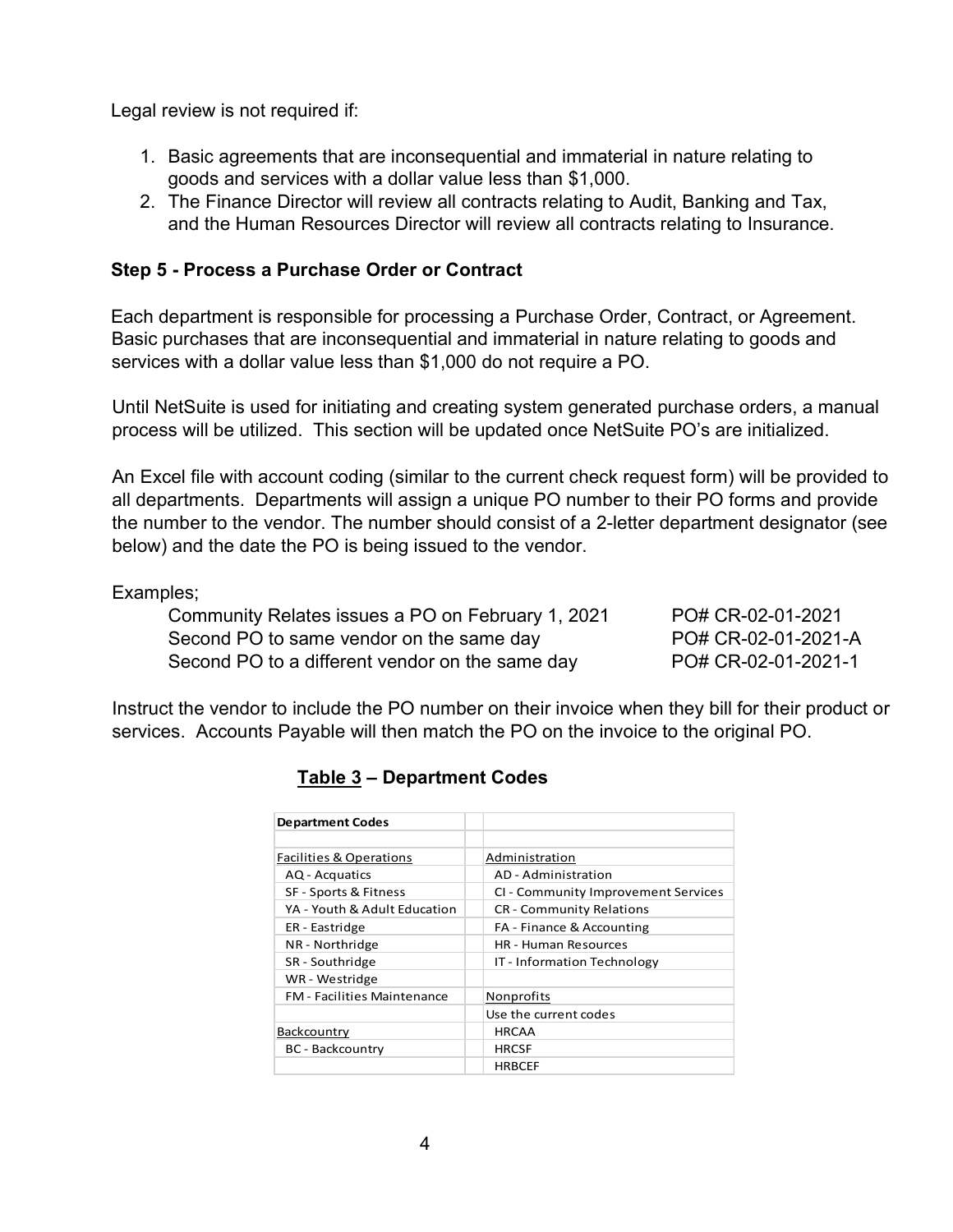## Blanket Purchase Orders

For services of a recuring nature, for example janitorial services at a Rec Center, a blanket PO can be used instead of issuing multiple PO's for various types of services or dates of service. A Rec Center will have an annual budget for janitorial services so they can issue one blanket PO covering the entire year and draw down the blanket PO as services are performed.

### Modifying a Blanket PO

If at some point in the year it becomes evident that the initial PO was underestimated and the draws will consume the entire approved amount, then a new blanket PO needs to be approved and reissued to the vendor.

# Step 6 - Receive Normal Goods and Services

The receipt of normal goods and services is recorded at the time HRCA receives title or, in other words, when the risk of loss (or risk of ownership) of goods is transferred to HRCA. In general, this is when goods are delivered to any of HRCA's facilities or when services are completed by the supplier or contractor.

- Back-dating or forward-dating of receipts is not allowed.
- Holding items and not recording them until a later date is not allowed.

Not adhering to a practice of timely receipt puts HRCA at risk of not fulfilling Generally Accepted Accounting Principles (GAAP).

#### Receipt of Goods

When goods arrive, there are usually packing slips provided indicating the type of product shipped and the quantity. Forward these packing slips to Accounts Payable to match against the PO.

#### Receipt of Services

When services have been completed, send a communication to Accounts Payable indicating that the service requested on the PO has been completed and payment to the vendor can take place.

#### Step 7 - Authorize Payment

Departments are responsible for initiating and authorizing payments for normal goods and services. Authorizing the invoice for payment is another method of validating that service was rendered or material received.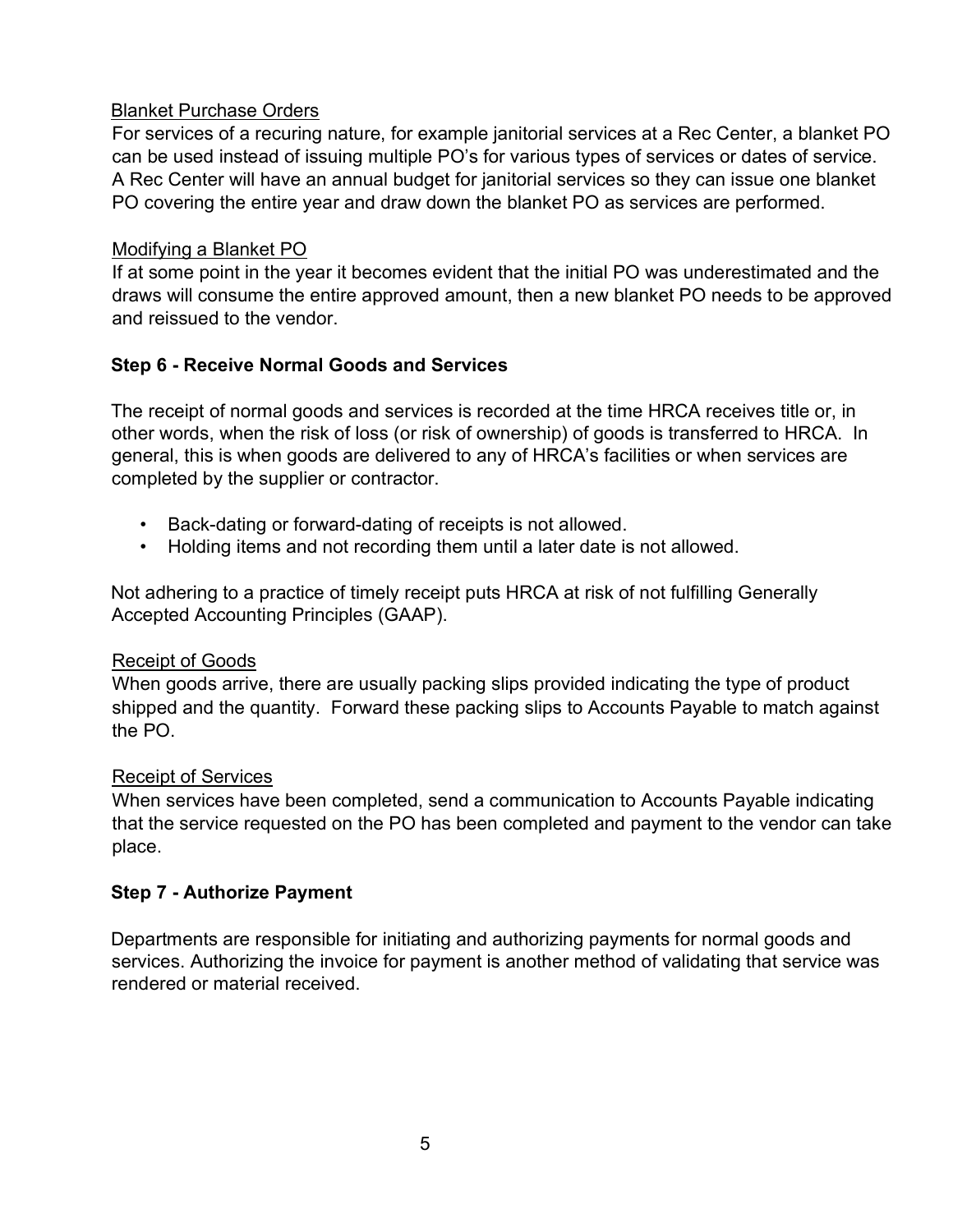# Table 4 – Payment Authorization Levels

| Table 4 - Payment Authorization Levels                                                                                                                          |                |                       |                      |                        |
|-----------------------------------------------------------------------------------------------------------------------------------------------------------------|----------------|-----------------------|----------------------|------------------------|
|                                                                                                                                                                 |                |                       |                      |                        |
|                                                                                                                                                                 |                |                       |                      |                        |
|                                                                                                                                                                 |                |                       | Not                  | Capital &              |
|                                                                                                                                                                 | Approval       | <b>Budgeted</b>       | <b>Budgeted</b>      | Reserve                |
|                                                                                                                                                                 | Level 2        | \$999                 | \$0                  | \$0                    |
|                                                                                                                                                                 | Level 3        | \$4,999               | \$0                  | \$0                    |
| Initiate PO's and Check Request<br>Level 1 - All Requests<br>Level 2 - Supervisor, Coordinator,<br><b>Team Leader</b><br>Level 3 - Manager / staff reporting to | Level 4        | \$9,999               | \$999                | \$49,999               |
| a Director                                                                                                                                                      |                |                       |                      |                        |
| Level 4 - Director<br>Level 5 - GM/CEO                                                                                                                          | Level 5<br>N/A | \$24,999<br>\$25,000+ | \$2,499<br>$$2,500+$ | \$99,999<br>\$100,000+ |

## Step 8 - Process Payment

Accounts Payable is responsible for processing and facilitating payments (i.e., payments via ACH, Wire or Check).

#### Check Signing

Checks are signed by the Finance Director. Checks \$5,000 and over require two signatures.

| anager / staff reporting to                                                                                                                                                                                                                           | Level 4 | \$9,999   | \$999                | \$49,999   |  |
|-------------------------------------------------------------------------------------------------------------------------------------------------------------------------------------------------------------------------------------------------------|---------|-----------|----------------------|------------|--|
| rector                                                                                                                                                                                                                                                | Level 5 | \$24,999  | \$2,499              | \$99,999   |  |
| <i><b>//CEO</b></i>                                                                                                                                                                                                                                   | N/A     | \$25,000+ | $$2,500+$            | \$100,000+ |  |
| cess Payment<br>yable is responsible for processing and facilitating payments (i.e., payments via<br>r Check).<br><u>ıg</u><br>signed by the Finance Director. Checks \$5,000 and over require<br>ЭS.<br>Table 5 - Check Signing Authorization Levels |         |           |                      |            |  |
| Job Title                                                                                                                                                                                                                                             |         |           | <b>Check Signing</b> |            |  |
| Finance Director                                                                                                                                                                                                                                      |         |           | up to \$4,999        |            |  |
| 2 Signors                                                                                                                                                                                                                                             |         |           | $$5,000+$            |            |  |
| Any 2 of the following                                                                                                                                                                                                                                |         |           |                      |            |  |
| - GM/CEO                                                                                                                                                                                                                                              |         |           |                      |            |  |
| - Human Resources Director                                                                                                                                                                                                                            |         |           |                      |            |  |
| - Finance Director                                                                                                                                                                                                                                    |         |           |                      |            |  |

## Table 5 – Check Signing Authorization Levels

#### Other Payment Options

- Request for Payments This type of payment bypasses many of the steps listed above and should be used on a limited basis. In this process departments provide Accounts Payable with a payment request form and invoice with proper authorization signatures.
- Corporate Credit Card This type of payment can be used for any businessrelated purchases that do not require a Purchase Order or Contract. Card spending limits are authorized in advance by the cardholder's management. Payment authorization is approved by the employee's management.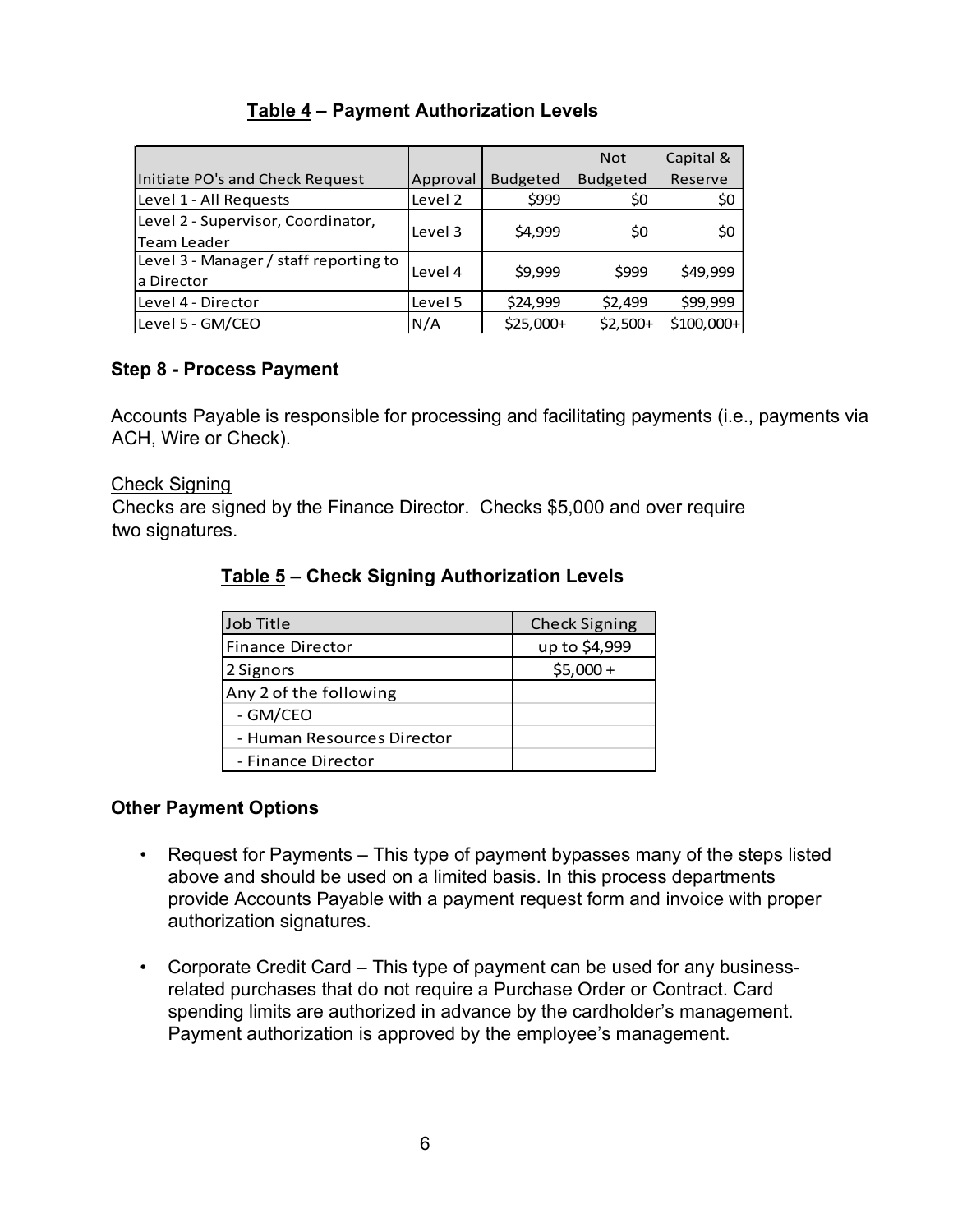# Step 9 - Monitor Contract for Changes, Extensions, Closures

### Contract Change Requests and PO Revision Requested

It is each departments responsibility to document and track changes in scope of work, specification, additional or reduced funds, work schedule, delivery date, and quantities.

Incremental changes in Purchase Order or Contract values need to be approved in accordance with authorization levels in Table 1. Should the sum of the incremental requests reach a level that exceeds the highest approver's authority, the next level of approval is required.

#### Change Orders or Amendments

Any revisions or changes in the contents of an Agreement, based on requests from the department, require a designated department director or GM/CEO to execute and sign the change and authorize it.

## Assignment Process

#### Assignment to Other Employees

Management level employees may assign authorization to other employees within their respective hierarchy up to the level specified for the employee granting authorization and shall be made in writing and forwarded to the appropriate organization that would need to know about the assignment, such as Accounting.

An employee may not reassign approval authority that has been assigned to him or her by another employee.

# Conflicts of Interest

The organization is particularly diligent before entering into purchasing contracts with its employees, their family members or any other individual who would be perceived as having a potential conflict. The organization's employees should not make purchasing decisions or otherwise influence the organization's decisions to do business with any supplier affiliated with an organization's employee, a relative of the employee or any other individual who would be perceived as a potential conflict.

The organization's employees who are unsure whether a conflict exists are encouraged to contact their department Director who will help in determining whether disclosure is appropriate in collaboration with the Finance Director.

The organization's employees must promptly disclose in writing all actual or potential conflicts to their department Director as they arise or are identified, and the department Director must disclose all actual or potential conflicts to the Finance Director. If found to be significant, the conflicts must be managed or eliminated.